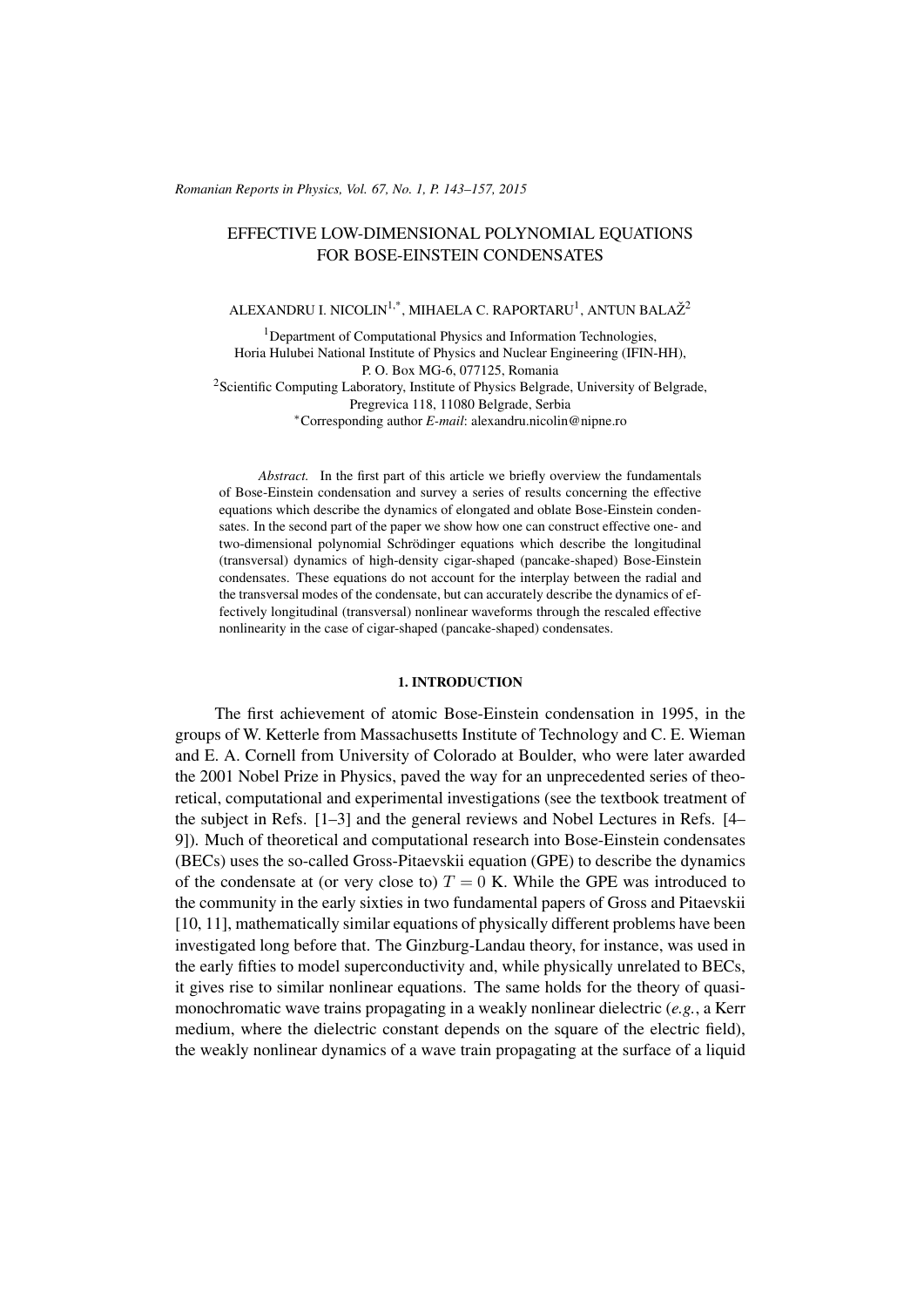(the so-called water-wave problem), the Langmuir oscillations (also referred to as Langmuir waves or electron plasma waves) that arise in non-magnetized or weakly magnetized plasmas, the Alfvén waves that propagate along an ambient magnetic field in a quasi-neutral plasma, etc. (see Ref. [\[12\]](#page-13-1) for a review).

As the backbone of all these equation is the cubic nonlinearity, the investigations into nonlinear waveforms have been a recurrent research topic of continual interest, as can be seen from the BEC-focused reviews in Refs. [\[13](#page-13-2)[–15\]](#page-13-3), from the reviews on optical solitons in two- and three-dimensional physical settings (including spatiotemporal optical solitons) [\[16–](#page-13-4)[20\]](#page-13-5), from the works on dissipative solitons (mainly described by the generic cubic-quintic Ginzburg-Landau equation) [\[21–](#page-13-6)[25\]](#page-13-7), from the numerous results on ultrashort (few-cycle) optical solitons [\[26](#page-13-8)[–31\]](#page-13-9), and the works on optical rogue waves [\[32–](#page-13-10)[35\]](#page-13-11) and optical lattices [\[36–](#page-13-12)[39\]](#page-13-13). The solitons supported by spin-orbit coupled BECs (see Ref. [\[40\]](#page-13-14), also in this volume) have attracted substantial recent interest due to the novel features they exhibit (*e.g.*, *Zitterbewegung* oscillations). On this topic, let us mention that dark-dark solitons which occupy both energy bands of the spectrum of a spin-orbit coupled BEC have been recently shown to exist (see Ref. [\[41\]](#page-13-15)) and that, interestingly enough, these solitonic structures are embedded families of bright, twisted or higher excited solitons inside a dark soliton, a configuration which is possible only within spin-orbit coupled BECs.

Outside of soliton-related research one finds a plethora of studies on various nonlinear features of BECs which go from chaotic dynamics and quantum turbulence (see, for example, Refs. [\[42](#page-13-16)[–48\]](#page-14-0)) to phase transitions and nonequilibrium phenomena (see the recent Refs.[\[49](#page-14-1)[–52\]](#page-14-2)), to name only a few topics of an otherwise very diverse research landscape.

Many of the aforementioned theoretical investigations into the properties of BECs rely on an accurate numerical treatment of the GPE, a practical problem which gradually developed into a research direction in its own rights. Among the early numerical methods used to obtain the ground state of trapped BECs we mention the explicit imaginary-time algorithm which is presented in Ref. [\[53\]](#page-14-3), while for the dynamics of dynamics of the condensate we refer the reader to the explicit finitedifference scheme for the GPE presented in Ref. [\[54\]](#page-14-4). A popular numerical solution of the time-dependent GPE based on time-splitting spectral methods is discussed in Ref. [\[55\]](#page-14-5). A solution of a different type is presented in Ref. [\[56\]](#page-14-6), where the GPE is solved by expanding the condensate wave function in terms of the solutions of the simple-harmonic oscillator which characterizes the magnetic trap. Ref. [\[57\]](#page-14-7) shows the solution of the GPE using a symplectic shooting method, while Ref. [\[58\]](#page-14-8) discusses in detail a package of Fotran codes which describe the stationary states and the nonlinear dynamics of one-, two- and three-dimensional BECs. Other popular methods used to solve the GPE through pseudospectral and finite-difference methods are detailed in Refs. [\[59–](#page-14-9)[62\]](#page-14-10). While different with respect to the underlying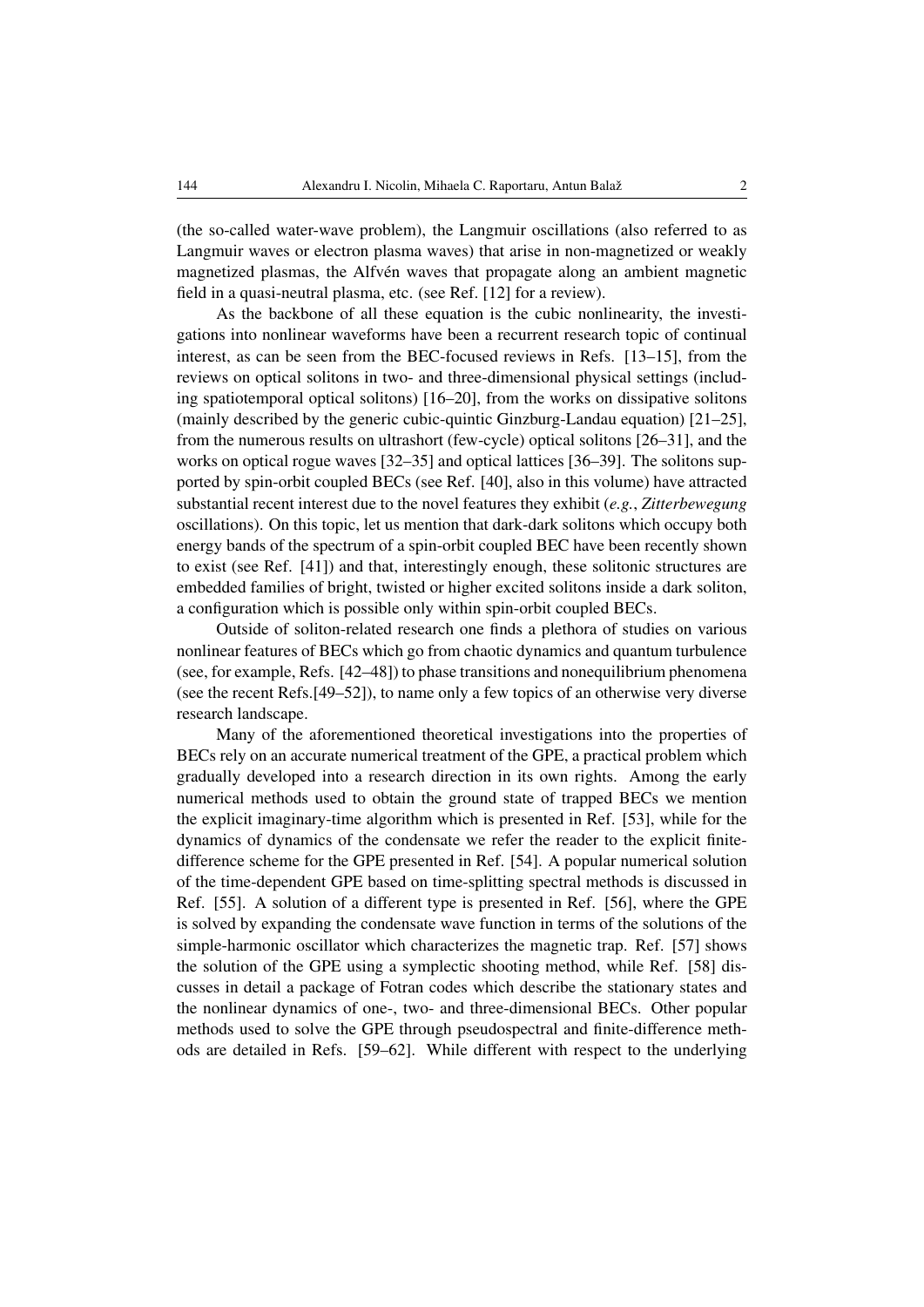numerical method, all previous treatments of the GPE are intrinsically sequential and therefore time-consuming. The C codes in Ref. [\[63\]](#page-14-11) are parallelized using the OpenMP approach such that the execution time decreases by almost one order of magnitude on a standard desktop computers with multi-core CPUs.

In the first part of this article, Sections 2 and 3, we present briefly the Gross-Pitaesvkii formalism and survey a series of results concerning the effective equations which describe the dynamics of elongated (cigar-shaped) and oblate (pancakeshaped) Bose-Einstein condensates. The second part of the paper, Section 4, details the construction of effective one- and two-dimensional polynomial Schrödinger equations which describe the longitudinal (transversal) dynamics of high-density cigar-shaped (pancake-shaped) Bose-Einstein condensates. Finally, Section 5 gathers our concluding remarks.

# 2. THE GROSS-PITAEVSKII FORMALISM

As at low energies the effective interaction between two bosons is a constant in the momentum representation, *i.e.*,  $g = 4\pi\hbar^2 a_s/m$ , where  $a_s$  is the *s*-wave scattering length and  $m$  is the mass of the boson, we have that the effective Hamiltonian for the condensed state is given by

$$
\hat{\mathcal{H}} = \sum_{j=1}^{N} \left[ \frac{\hat{\mathbf{p}}_j^2}{2m} + V(\mathbf{r}_j) \right] + g \sum_{j < n} \delta(\mathbf{r}_j - \mathbf{r}_n),\tag{1}
$$

where  $V(\mathbf{r})$  is the external potential and N is the number of bosons. For positive scattering lengths the effective interaction is repulsive, while for negative ones the effective interaction is attractive. In the following pages we will only address the case of repulsive interactions.

<span id="page-2-0"></span>The energy of the condensed state is given by

$$
\mathcal{E}(\phi) = N \int d\mathbf{r} \left[ \frac{\hbar^2}{2m} |\nabla \phi(\mathbf{r})|^2 + V(r) |\phi(\mathbf{r})|^2 + \frac{N-1}{2} g |\phi(\mathbf{r})|^4 \right],\tag{2}
$$

where  $\phi(\mathbf{r})$  is the single-particle state. Above, we assumed that all atoms are in the same single-particle state whose wavefunction is  $\phi$ . This relies on the Hartree-Fock approximation according to which we can write the many-body state as

$$
\psi(\mathbf{r}_1,\ldots,\mathbf{r}_N) = \prod_{j=1}^N \phi(\mathbf{r}_j).
$$
\n(3)

Consequently, the energy functional equation [\(2\)](#page-2-0), the so-called Gross-Pitaevskii energy functional, provides a mean field description of the condensate. We stress that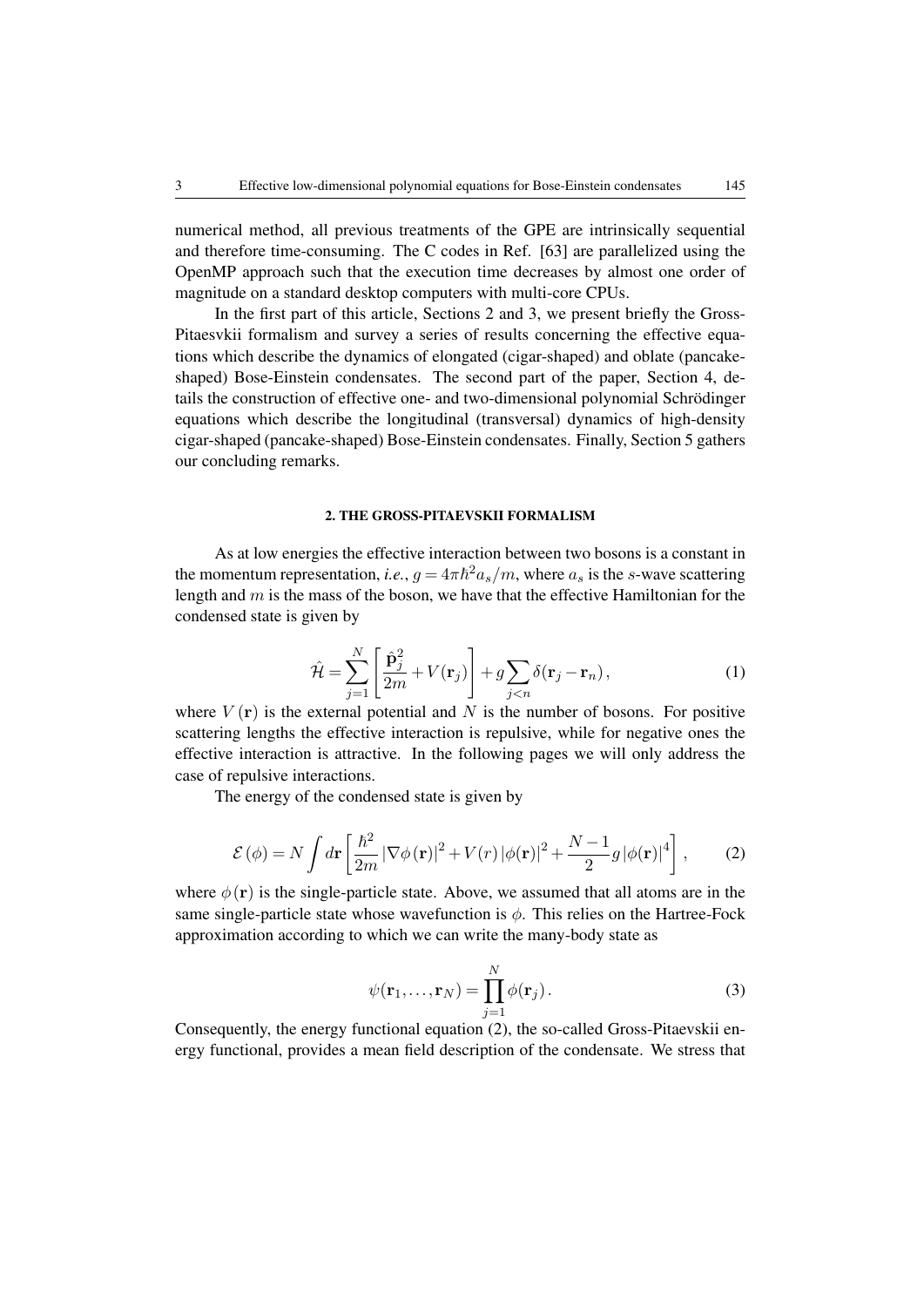the  $|\phi(\mathbf{r})|^4$  term of the Gross-Pitaevskii energy functional (hence the nonlinearity present in the Schrödinger-like equations to be derived below) comes from the interatomic interaction.

Instead of working with the single-particle state it is customary to work with the wavefunction of the condensate, or the order parameter as it is sometimes called, defined as  $\psi(\mathbf{r}) = \sqrt{N} \phi(\mathbf{r})$ . Therefore the density of bosons is given by  $n(\mathbf{r}) =$  $|\psi(\mathbf{r})|^2$  while equation [\(2\)](#page-2-0) becomes

$$
\mathcal{E}(\psi) = \int d\mathbf{r} \left[ \frac{\hbar^2}{2m} |\nabla \psi(\mathbf{r})|^2 + V(r) |\psi(\mathbf{r})|^2 + \frac{g}{2} |\psi(\mathbf{r})|^4 \right],\tag{4}
$$

where we have used that  $N - 1 \approx N$ . The stationary states of the Bose-condensed gas are obtained from the requirement that

$$
\frac{\partial \mathcal{G}}{\partial \psi^*} = 0,\tag{5}
$$

where  $G = \mathcal{E} - \mu N$ . The Lagrange multiplier  $\mu$  was introduced to assure the constant number of particles, and  $\partial \mathcal{G}/\partial \psi^*$  represents the functional derivative of  $\mathcal G$  with respect to  $\psi^*$  and yields

$$
-\frac{\hbar^2}{2m}\nabla^2\psi(\mathbf{r}) + V(\mathbf{r})\psi(\mathbf{r}) + g\psi(\mathbf{r})|\psi(\mathbf{r})|^2 = \mu\psi(\mathbf{r}),\tag{6}
$$

which is the time-independent Gross-Pitaevskii equation. Its time-dependent sibling is given by

<span id="page-3-0"></span>
$$
i\hbar \frac{\partial}{\partial t} \psi(\mathbf{r}, t) = \left[ -\frac{\hbar^2}{2m} \nabla^2 + V(\mathbf{r}) + g |\psi(\mathbf{r}, t)|^2 \right] \psi(\mathbf{r}, t) , \qquad (7)
$$

and describes the time evolution of the order parameter  $\psi(\mathbf{r}, t)$ .

#### 3. NON-POLYNOMIAL SCHRÖDINGER EQUATIONS

While the aforementioned theoretical efforts have been unfruitful for condensates with the long-range interactions, such as dipolar BECs, there are numerous results for condensates with short-range interactions where one can describe strongly elongated and strongly oblate condensates using effectively one- and two-dimensional equations, respectively (see Refs. [\[64](#page-14-12)[–70\]](#page-14-13) for an overview). The common feature of all these equations of reduced dimensionality is that they approximate analytically the radial or the transversal dynamics of the condensate such the resulting equation has a reduced dimensionality. This simplification comes at the cost of a non-polynomial resulting nonlinearity which precludes standard analytical solutions (such as solitons) and generally allows only for a limited analytical insight. One usu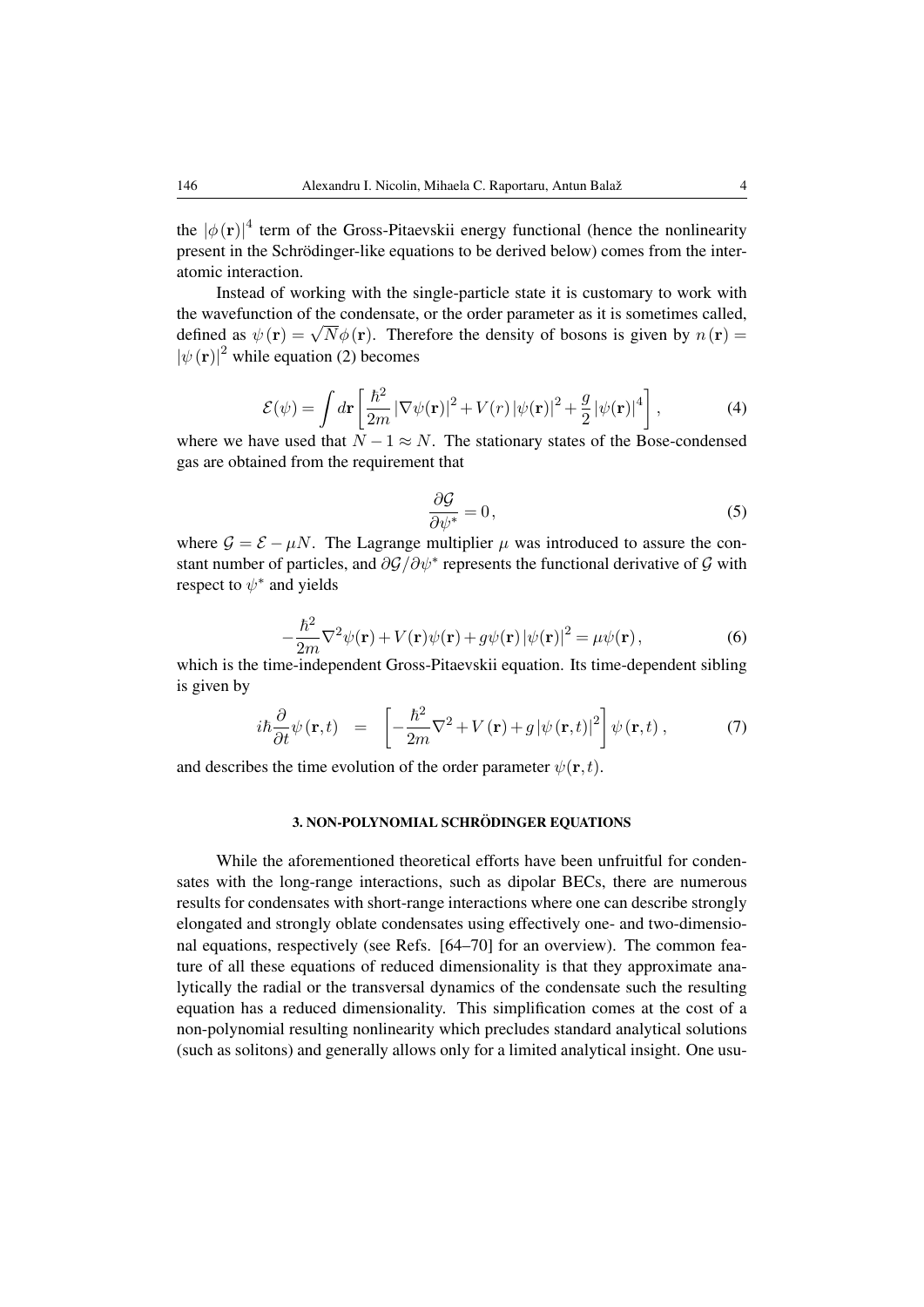ally distinguishes between two qualitatively different density regimes: the low- and the high-density regime of BECs.

#### 3.1. LOW-DENSITY CONDENSATES

For practical purposes, it is convenient to work with the three-dimensional GPE subject to the natural constraint that the wavefunction is normalized to unity, namely

$$
i\hbar \frac{\partial}{\partial t} \psi(\mathbf{r}, t) = \left[ -\frac{\hbar^2}{2m} \nabla^2 + V(\mathbf{r}) + gN |\psi(\mathbf{r}, t)|^2 \right] \psi(\mathbf{r}, t) , \qquad (8)
$$

where

$$
\int d\mathbf{r} |\psi(\mathbf{r},t)|^2 = 1,
$$
\n(9)

and with the harmonic trapping potential

$$
V(\mathbf{r}) = \frac{m}{2}\Omega_{\perp}^{2}(x^{2}+y^{2}) + \frac{m}{2}\Omega_{z}^{2}z^{2}, \qquad (10)
$$

$$
= V(x,y) + V(z). \tag{11}
$$

One then computes the action

$$
S = \int dt d\mathbf{r} \,\psi^* \left[ i\hbar \frac{\partial}{\partial t} + \frac{\hbar^2}{2m} \nabla^2 - V(\mathbf{r}) - \frac{1}{2} g N |\psi(\mathbf{r}, t)|^2 \right] \psi \tag{12}
$$

for a convenient trial wavefunction and minimizes the ensuing functional with respect to the corresponding variational parameters. In the case of a cigar-shaped condensate, the trial wavefunction can be decomposed inro a radial and a longitudinal part as

$$
\psi(\mathbf{r},t) = \phi(x,y,t;\sigma(z,t))f(z,t), \qquad (13)
$$

where

$$
\phi(x, y, t; \sigma(z, t)) = \frac{\exp\left[\frac{-(x^2 + y^2)}{2\sigma(z, t)^2}\right]}{\pi^{1/2} \sigma(z, t)}.
$$
\n(14)

We have chosen a Gaussian envelope for the radial component of the wavefunction because it allows us to compute the action without difficulty and reproduces the exact analytically known results in the limit of vanishing interaction  $gN \to 0$ . Our choice for the radial component of the wavefunction yields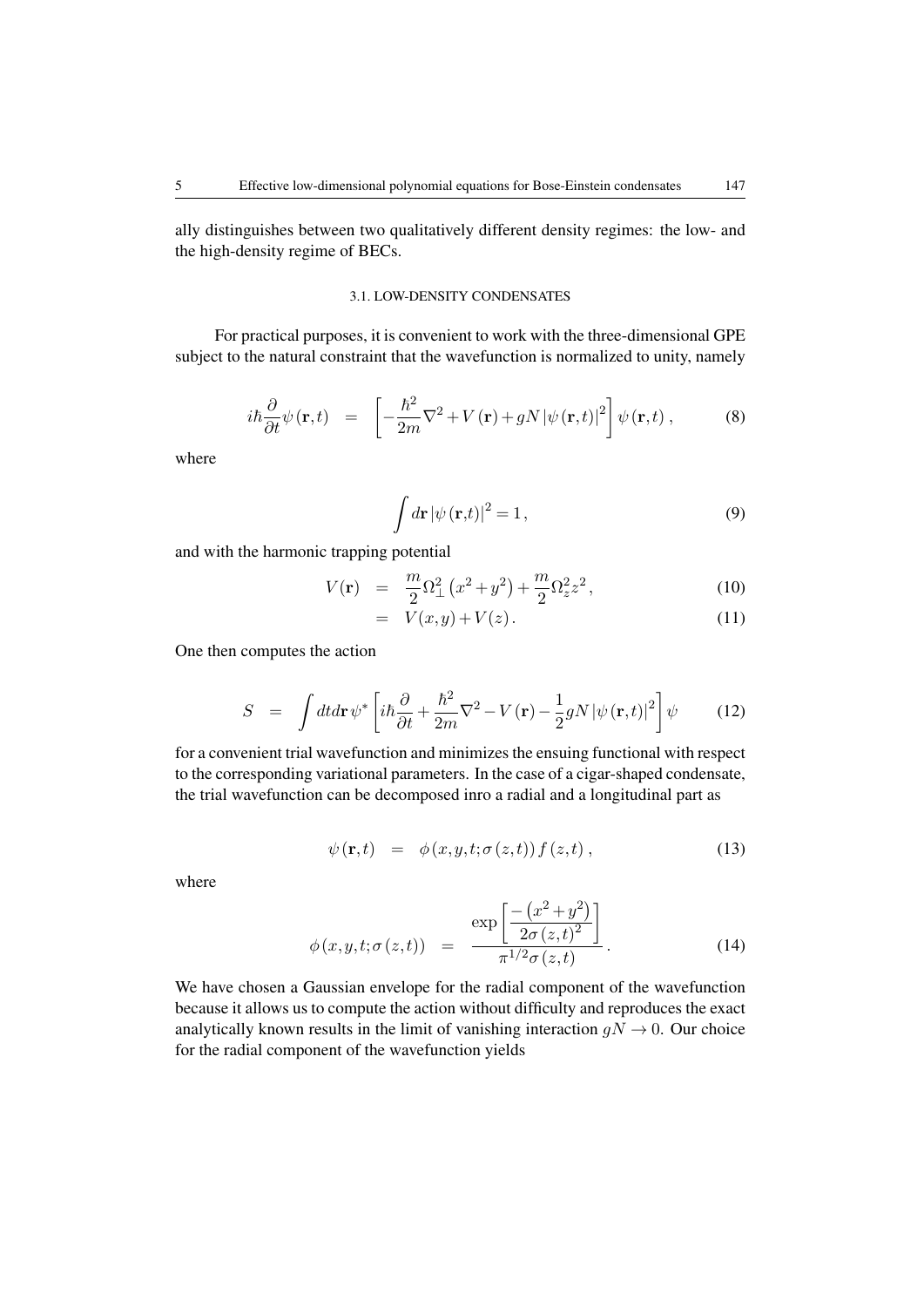$$
S = \int dt dz f^*(z,t) \left[ i\hbar \frac{\partial}{\partial t} + \frac{\hbar^2}{2m} \frac{\partial^2}{\partial z^2} - V(z) - \frac{1}{2} g N \frac{\sigma^{-2}}{2\pi} |f(z,t)|^2 - \frac{\hbar^2}{2m} \sigma^{-2} - \frac{m\Omega_{\perp}^2}{2} \sigma^2 \right] f(z,t).
$$
\n(15)

Following the minimization with respect to f,  $f^*$  and  $\sigma$ , we arrive at an effectively one-dimensional partial-differential equation (and its complex conjugate)

$$
i\hbar \frac{\partial}{\partial t} f(z,t) = \left[ -\frac{\hbar^2}{2m} \frac{\partial^2}{\partial z^2} + V(z) + gN \frac{\sigma^{-2}}{2\pi} |f(z,t)|^2 + \left( \frac{\hbar^2}{2m} \sigma^{-2} + \frac{m\omega_{\perp}^2}{2} \sigma^2 \right) \right] f(z,t) ,
$$
 (16)

and one algebraic equation

<span id="page-5-1"></span>
$$
\frac{\hbar^2}{2m}\sigma^{-3} - \frac{1}{2}m\Omega_{\perp}^2\sigma + \frac{1}{2}gN\frac{\sigma^{-3}}{2\pi}|f(z,t)|^2 = 0, \qquad (17)
$$

which can be solved analytically. By doing so, we can reduce the partial-differential equation to

<span id="page-5-0"></span>
$$
i\hbar \frac{\partial}{\partial t} f = \left[ -\frac{\hbar}{2m} \frac{\partial^2}{\partial z^2} + V(z) + \frac{gNm\Omega_\perp}{2\pi\hbar} \frac{|f^2|}{\sqrt{1 + 2a_s N |f|^2}} + \frac{\hbar \Omega_\perp}{2} \left( \frac{1}{\sqrt{1 + 2a_s N |f|^2}} + \sqrt{1 + 2a_s N |f|^2} \right) \right] f,
$$
 (18)

where  $f = f(z, t)$ . Disregarding the longitudinal trapping of the condensate we can cast the previous equation in a very compact form, namely:

$$
i\hbar \frac{\partial f}{\partial t} = \left[ -\frac{\hbar}{2m} \frac{\partial^2}{\partial z^2} + \hbar \Omega_\perp \frac{1 + 3a_s N |f|^2}{\sqrt{1 + 2a_s N |f|^2}} \right] f,\tag{19}
$$

which is widely used to describe the dynamics of low-density cigar-shaped condensates. The same variational treatment can be applied to pancake-shaped condensates, where one finds that the Euler-Lagrange equations yield two partial-differential equations, namely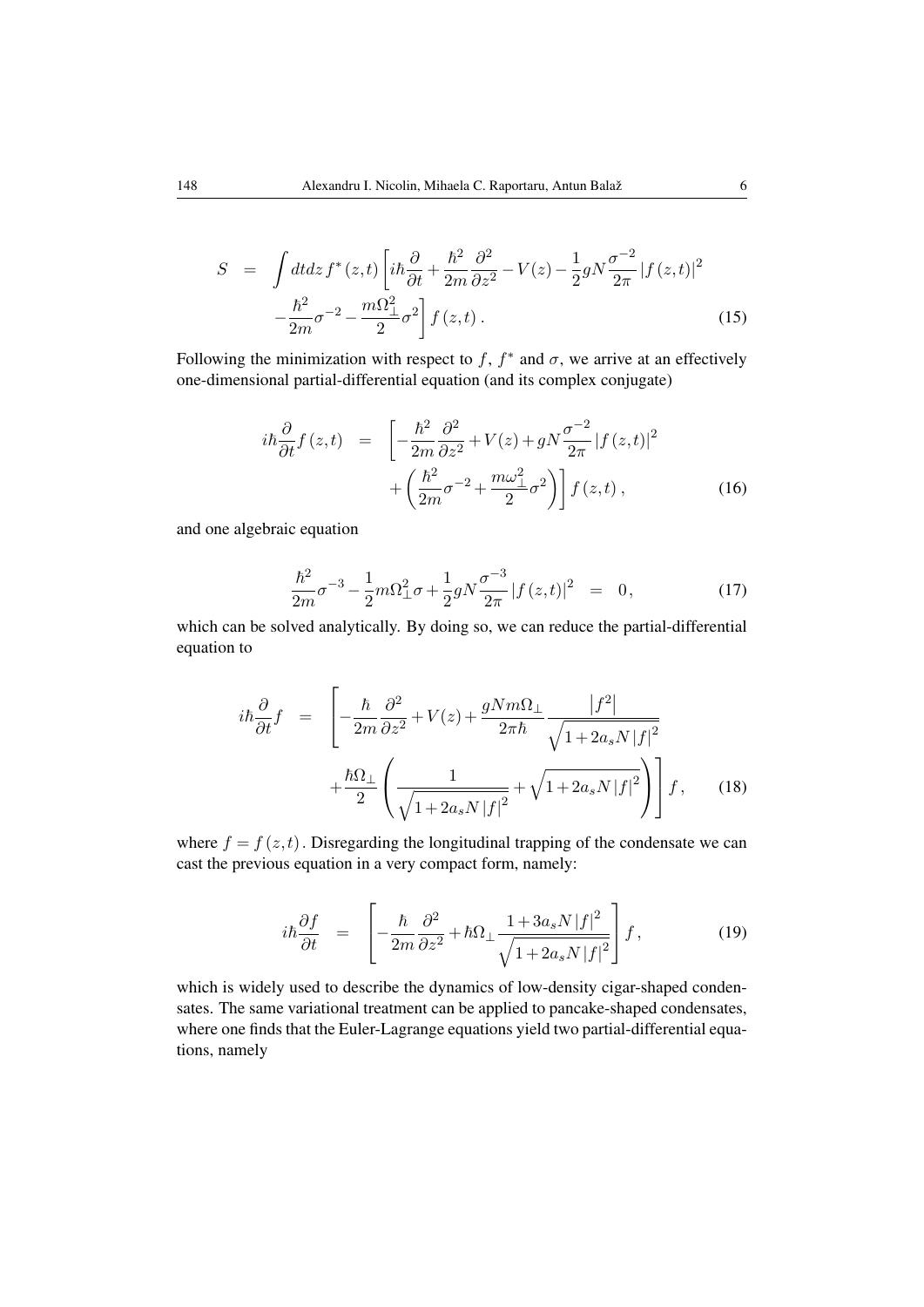$$
i\hbar \frac{\partial}{\partial t} \phi = \left[ -\frac{\hbar}{2m} \nabla_{\perp}^2 + V(x, y) + gN \frac{\eta^{-1}}{(2\pi)^{1/2}} |\phi|^2 + \left( \frac{\hbar^2}{2m} \eta^{-2} + \frac{m\omega_z^2}{2} \eta^2 \right) \right] \phi, \tag{20}
$$

as well as its complex conjugate (where  $\phi$  is the radial component of the wavefunction), and the algebraic constraint

$$
\frac{\hbar^2}{2m}\eta^{-3} - \frac{m\Omega_z^2}{2}\eta + gN\frac{\eta^{-2}}{2(2\pi)^{1/2}}|\phi|^2 = 0.
$$
 (21)

While the previous equation can be solved analytically (using the Ferrari-Cardano method for quartic equations), its exact solutions are not particularly insightful and one usually looks for simple approximations which match the features of the experimental setup under investigation. In the case of low-density condensates the previous equations yield

$$
i\hbar\frac{\partial}{\partial t}\phi = \left[ -\frac{\hbar}{2m}\nabla_{\perp}^2 + V(x,y) + \frac{gN(m\Omega_z)^{1/2}}{(2\pi)^{1/2}\hbar^{1/2}} |\phi|^2 \right] \phi.
$$
 (22)

The previous equations have been introduced by Salasnich *et al.* in Ref. [\[64\]](#page-14-12) and have been used in numerous computational investigations which are reviewed in Ref. [\[66\]](#page-14-14).

# 3.2. HIGH-DENSITY CONDENSATES

For cigar-shaped high-density condensates one can use a *q*-Gaussian *Ansatz* for the radial component, namely

$$
\psi(\mathbf{r},t) = \phi(\rho,t;a(z,t),q(z,t))f(z,t), \qquad (23)
$$

where  $\rho = \sqrt{x^2 + y^2}$ ,

$$
\phi(\rho, t; a, q) = c \left(1 - \rho^2 a \left(1 - q\right)\right)^{1/(1-q)} \tag{24}
$$

and

$$
c = \sqrt{\frac{a(3-q)}{\pi}}, \qquad (25)
$$

such that wavefunction is properly normalized.

The *q*-Gaussian *Ansatz* provides an accurate description of the condensate in both the low- and high-density regime and has been initially used to describe the ground-state properties of trapped BECs (see Refs. [\[71](#page-14-15)[–73\]](#page-14-16) and references therein).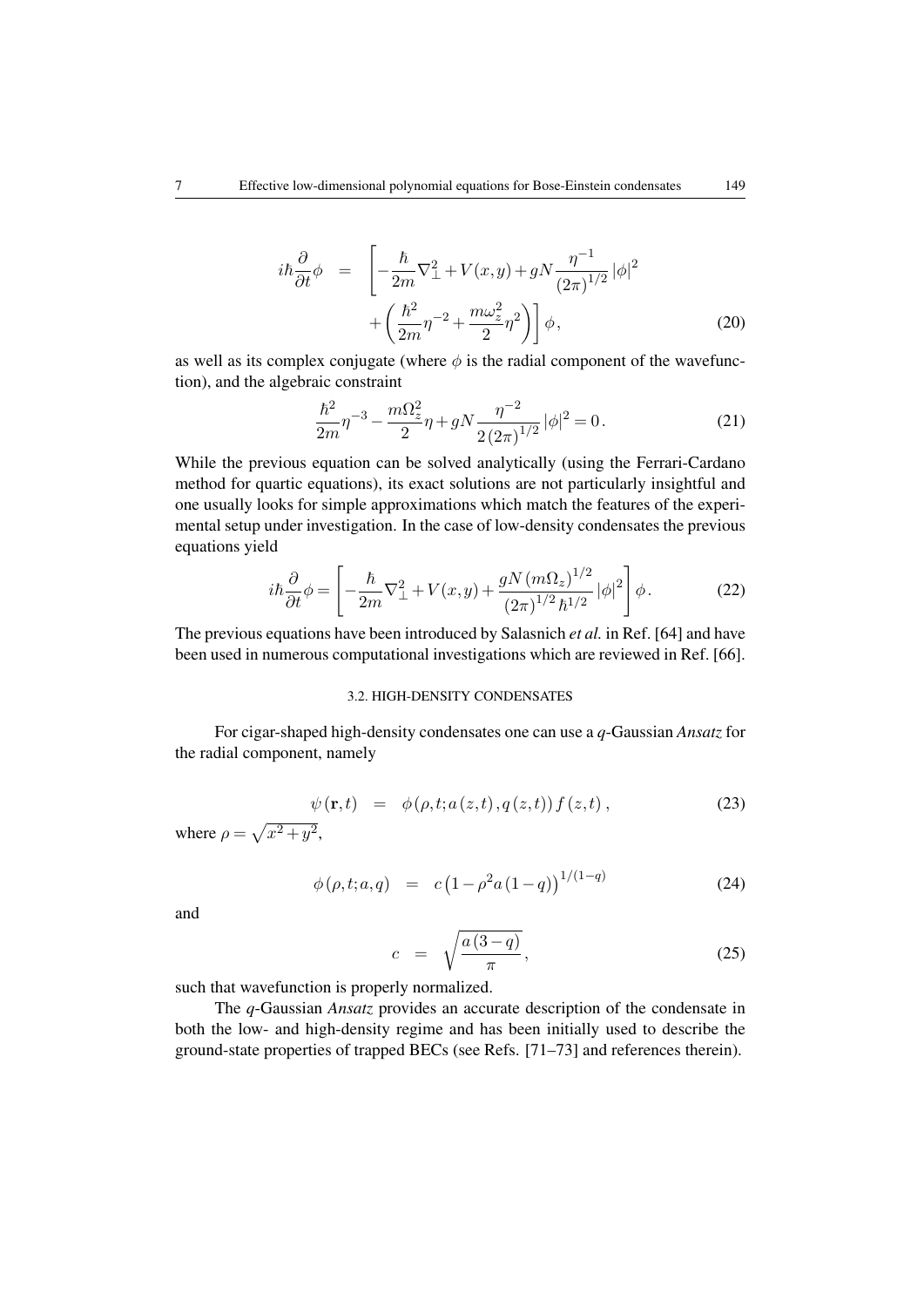Following the same steps as above one arrives at

<span id="page-7-0"></span>
$$
i\hbar\frac{\partial f}{\partial t} = \left\{-\frac{\hbar^2}{2m}\frac{\partial^2}{\partial z^2} + 2\hbar\omega_\perp \left[\sqrt{a_s|f|^2N} - \frac{2^{1/3}}{3}\left(a_s|f|^2N\right)^{1/6}\right]\right\}f,(26)
$$

where, as before,  $f = f(z, t)$ . This last equation is the high-density counterpart of equation [\(18\)](#page-5-0). A similar equation can be derived for an oblate condensate (see Ref. [\[69\]](#page-14-17) for a detailed discussion), but the computations are not straightforward, as the action yields special functions which one has to approximate in order to arrive at a relatively simple effective equation.

The efficiency of this variational treatment depends strongly on the accuracy of the *Ansatz* used for the radial/transversal component of the wavefunction and one usually aims at balancing the analytic tractability of the spatial integration (which effectively reduces the dimensionality of the system) with the complexity of the *Ansatz*. Most such variational approaches yield clear partial differential equations, but in the context of binary condensates, *i.e.*, either mixtures of different Bose-Einstein-condensed atomic species or one single atomic Bose-Einstein-condensed atomic species in different hyperfine states, one is also faced with sets of algebraicdifferential equations (see, for example, Ref. [\[74\]](#page-14-18)). These sets of equations consist of algebraic and partial differential equations and amount to solving numerically a set of algebraic equations at each time-iteration of the partial-differential equations.

On a related topic, let us note here the work of Band *et al.* [\[75\]](#page-14-19) who showed that one can provide a unified semiclassical approximation for BECs which amounts to a one-dimensional nonlinear Schrodinger equation subject to a noncanonical (quartic) ¨ normalization condition.

# 4. EFFECTIVE LOW-DIMENSIONAL POLYNOMIAL SCHRÖDINGER EQUATIONS

The effective equations or reduced dimensionality discussed in the previous section come at the cost of a significantly increased computing time which is due to their non-polynomial structure. Evaluating, for instance, the wavefunction to the power 1/6, which appears in the NPSE equation reported in equation [\(26\)](#page-7-0), is almost one order of magnitude more time-expensive than computing the square of the wavefunction in the one-dimensional GPE. Moreover, the effective low-dimensional equations which stem from variational recipes based on *q*-Gaussian *Ansatze* usually involve special functions which add an extra load to the computing time. Naturally, the numerical solution of NPSE is less time-consuming than that of the fully three-dimensional GPE, but for detailed numerical investigations their efficiency is insufficient to address some of the current research problems such as the dynamics of vortices in pancake-shaped condensates (see, *e.g.*, Ref. [\[76\]](#page-14-20)).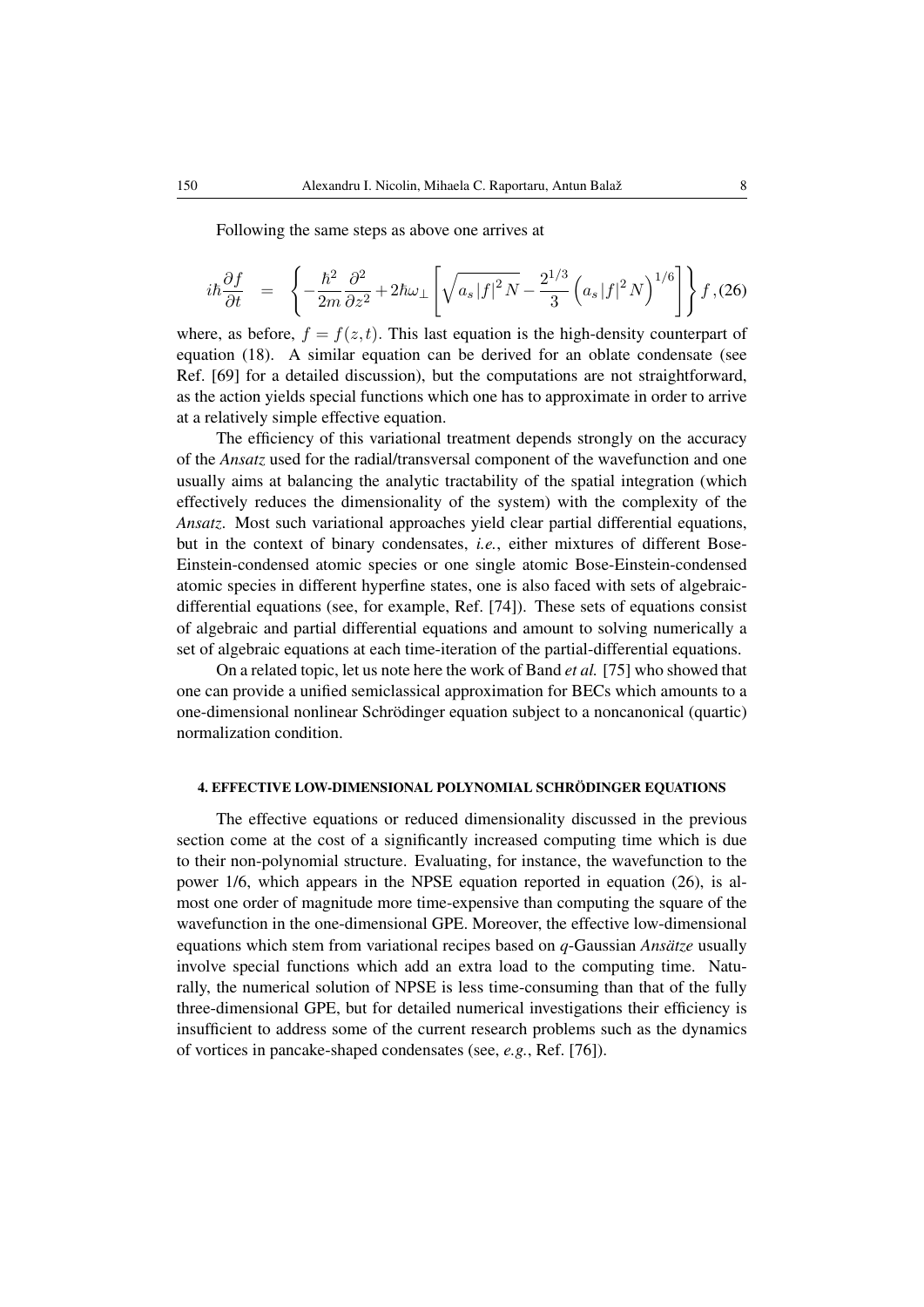In the case of a cigar-shaped condensate one solution to this problem is to integrate directly the radial component of the wavefunction in the GPE and solve numerically the resulting partial-differential equation. To this end, one needs a relatively simple analytical approximation for the radial component of the wavefunction which is amenable to symbolic integration. The Gaussians are the ideal choice in terms of tractability of the symbolic integration, but they fail to describe quantitatively highdensity condensates. However, the previously mentioned *q*-Gaussian functions can be used to construct *Ansätze* which are exact solutions to the GPE in both the lowand the high-density regime, but the variational parameters come only in a numerical form from the solution of a set of nonlinear algebraic equations which (unlike equation [\(17\)](#page-5-1)) do not have exact analytic solutions. Considering a trial wavefunction of the form

$$
\psi(\rho, z) = A \left( 1 - \frac{(1 - q_r)\rho^2}{2w_r^2} \right)^{1/(1 - q_r)} \left( 1 - \frac{(1 - q_z)z^2}{2w_z^2} \right)^{1/(1 - q_z)},\tag{27}
$$

where  $A$  is chosen such that the wavefunction is normalized to unity, we have the following variational equations

<span id="page-8-0"></span>
$$
5\sqrt{2}gmN (q_r-3)^2 (q_r-2) (q_r+1) (25q_z-126) +\n3528\pi (q_r-5) w_z (m^2 (q_r+1) w_r^4 \Omega_{\perp}^2 - (q_r-3) (q_r-2) \hbar^2) = 0, (28)\n5\sqrt{2}gmN (q_r-3)^2 (1+q_z) (3q_z-7) (25q_z-126) w_z +
$$

$$
1764\pi (q_r - 5) w_r^2 (8m^2 (1+q_z) w_z^4 \Omega_z^2 - (q_z - 5) (3q_z - 7) \hbar^2) = 0, \quad (29)
$$

$$
5\sqrt{2}gmN(q_r - 7)(q_r - 3)(2 + q_r - q_r^2)^2(25q_z - 126) +
$$
  

$$
3528\pi (q_r - 5)^2 w_z \left(m^2 (1 + q_r)^2 w_r^4 \Omega_{\perp}^2 - 4(q_r - 2)^2 \hbar^2\right) = 0, \quad (30)
$$

$$
125\sqrt{2}gmN (q_r-3)^2 (7+(4-3q_z) q_z)^2 w_z + 5292\pi (q_r-5) w_r^2 (4m^2 (1+q_z)^2 w_z^4 \Omega_z^2 - (7-3q_z)^2 \hbar^2) = 0, \quad (31)
$$

where  $w_z$  and  $w_r$  are the longitudinal and the radial width of the condensate and  $q_z$ and  $q_r$  are the *q*-parameters which show how deep in the Thomas-Fermi regime the condensate is. Figures [1](#page-9-0) and [2](#page-10-0) show the accuracy of the above variational treatment for the high-density cigar- and pancake-shaped <sup>87</sup>Rb condensate of  $N = 10^8$  atoms.

The results in Figure [1](#page-9-0) correspond to a cigar-shaped condensate loaded into a standard magnetic trap with frequencies  $\Omega_{\perp} = 160 \times 2\pi$  Hz and  $\Omega_z = 7 \times 2\pi$  Hz, while those in Figure [2](#page-10-0) address a pancake-shaped condensate loaded in a trap with frequencies  $\Omega_z = 160 \times 2\pi$  Hz and  $\Omega_{\perp} = 7 \times 2\pi$  Hz. In both cases the variational results capture accurately the spatial extent of the condensate on the radial and on the longitudinal axes and the peak density, but exhibit a somewhat "edgy" appearance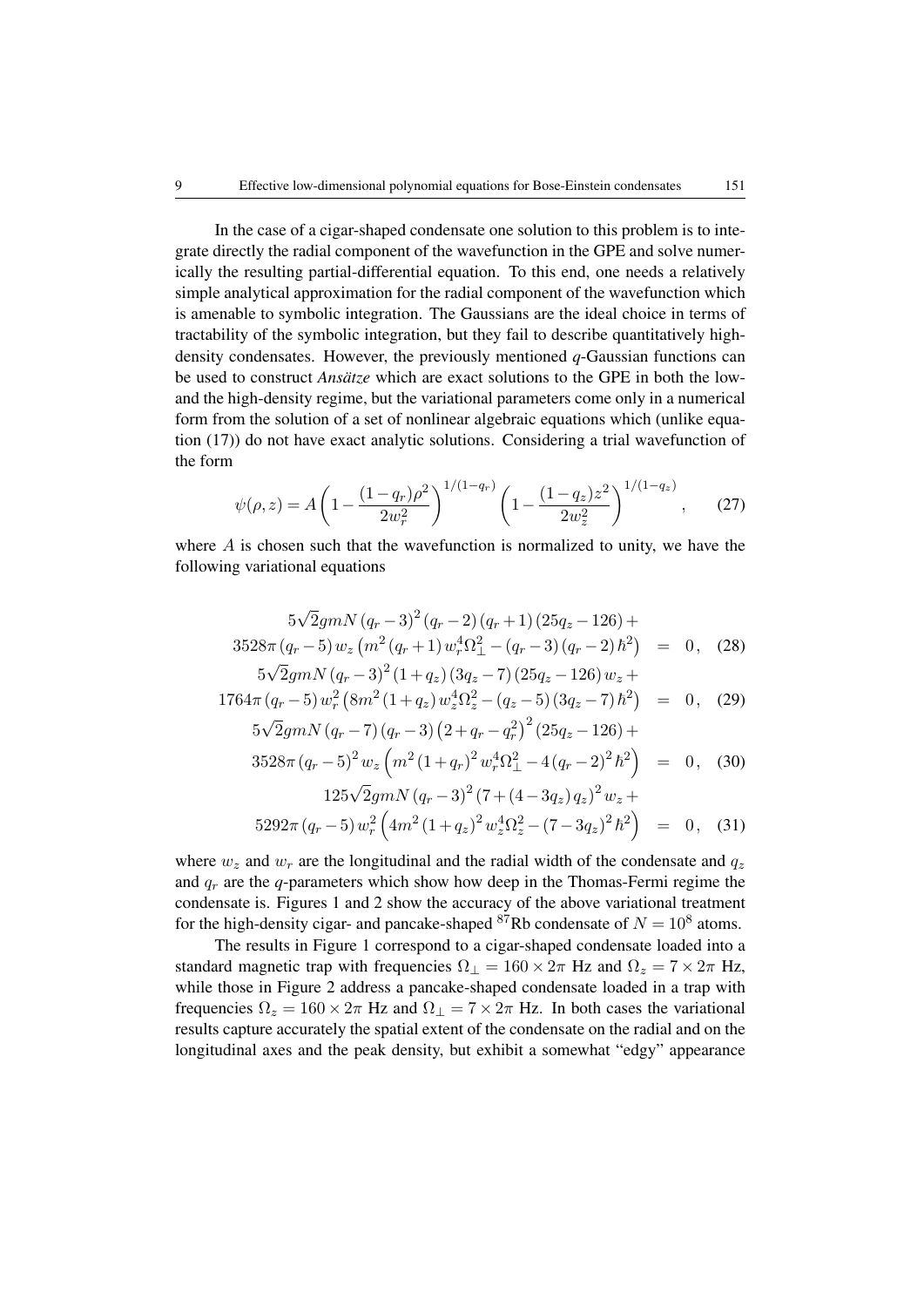

<span id="page-9-0"></span>Fig. 1 – Ground-state density profile of a <sup>87</sup>Rb cigar-shaped condensate of  $N = 10^8$  atoms. The frequencies of the magnetic trap are  $\Omega_{\perp} = 160 \times 2\pi$  Hz and  $\Omega_z = 7 \times 2\pi$  Hz. Panel (a) depicts the  $\rho$  – z density plot of the ground-state profile  $n(\rho, z) = |\psi(\rho, z)|^2$  obtained by the full GPE imaginary-time numerics [\[78,](#page-14-21) [79\]](#page-14-22), while panel (b) shows the corresponding results of the variational equations [\(28\)](#page-8-0)-[\(31\)](#page-8-0). Panel (c) gives a comparison of the two results for a BEC density at the longitudinal axis. Please note that the variational results capture accurately the bulk properties of the density profile (spatial extent along the  $\rho$  and z axes, peak density, etc.). The somewhat "edgy" appearance of the density profile in panel (b) obtained from the variational equations is due to the zeros of the wavefunction of the condensate, which decays exponentially to zero only in the  $q \rightarrow 1$  limit.

due to the zeros of the wavefunction of the condensate, which decays exponentially to zero only in the  $q \to 1$  limit (*i.e.*, in the low-density regime). Equations [\(28\)](#page-8-0)-[\(31\)](#page-8-0) generalize the one-dimensional variational calculations reported in Ref. [\[77\]](#page-14-23) and reproduce the Thomas-Fermi results for high-density condensates (*i.e.*, in the  $q \rightarrow -1$ limit). We point out, however, that for all values of  $q \neq -1$  our variational *Ansatz*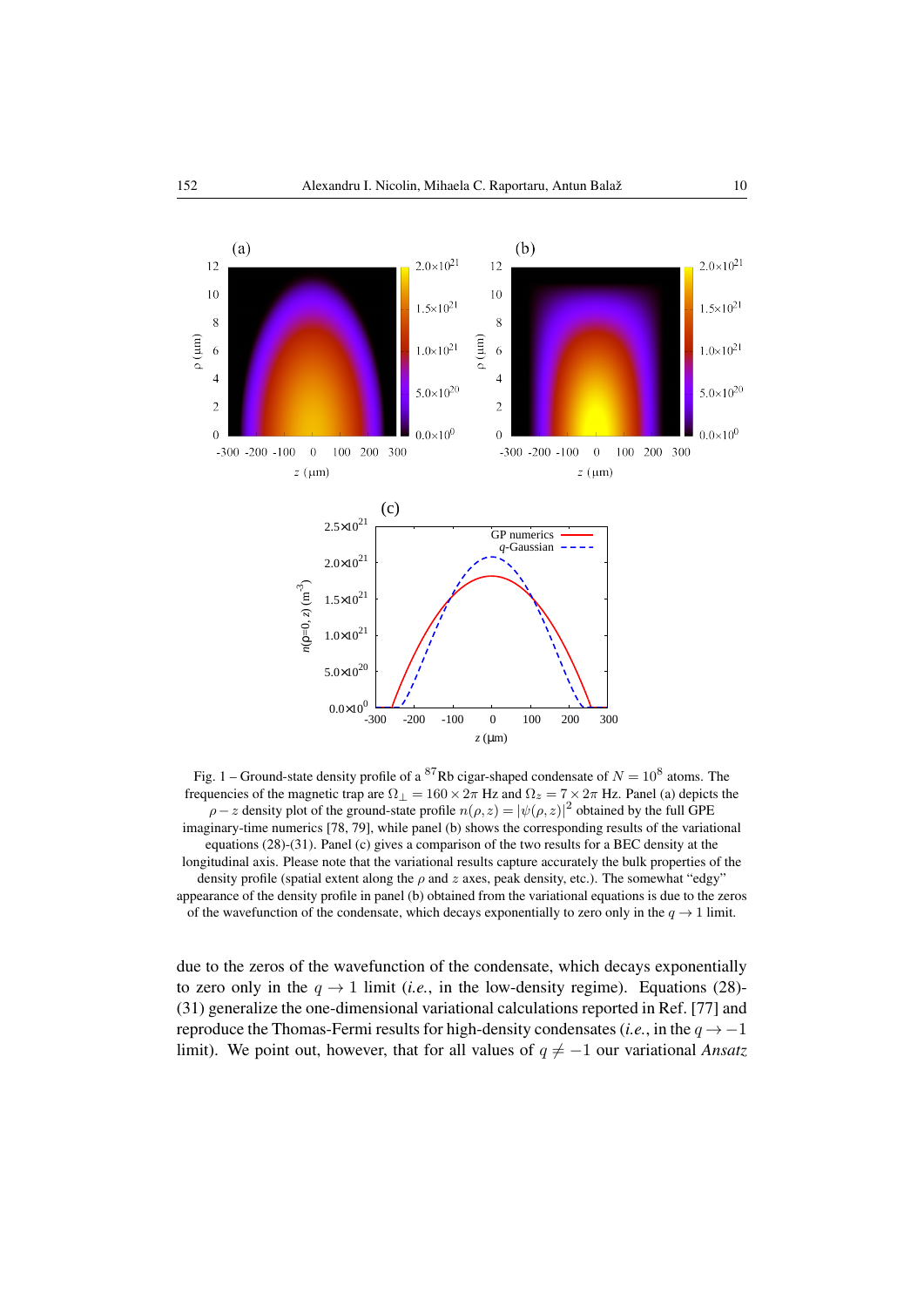

<span id="page-10-0"></span>Fig. 2 – Ground-state density profile of a <sup>87</sup>Rb pancake-shaped condensate of  $N = 10^8$  atoms. The frequencies of the magnetic trap are  $\Omega_z = 160 \times 2\pi$  Hz and  $\Omega_{\perp} = 7 \times 2\pi$  Hz. As before, panel (a) depicts the  $\rho - z$  density plot of the ground-state profile  $n(\rho, z) = |\psi(\rho, z)|^2$  obtained by the full GPE imaginary-time numerics [\[78,](#page-14-21) [79\]](#page-14-22), while panel (b) shows the corresponding results of the variational equations [\(28\)](#page-8-0)-[\(31\)](#page-8-0). Panel (c) gives a comparison of the two results for a BEC density in the radial direction. The variational results capture accurately the bulk properties of the density profile (spatial extent along the  $\rho$  and  $z$  axes, peak density, etc.). The somewhat "edgy" appearance of the density profile in panel (b) is due to the zeros of the wavefunction, which does not decay exponentially to zero.

allows for a straightforward calculation of the kinetic energy term of the condensate due to the  $q$ -Gaussian tail which avoids the singularity exhibited by the standard Thomas-Fermi approximation. This, in turn, allows us to integrate directly on the GPE either the longitudinal or the transversal component of the wavefunction and derive an effective one- or two-dimensional equation with cubic nonlinearity for the radial or transversal component of the wavefunction of the condensate. Naturally, the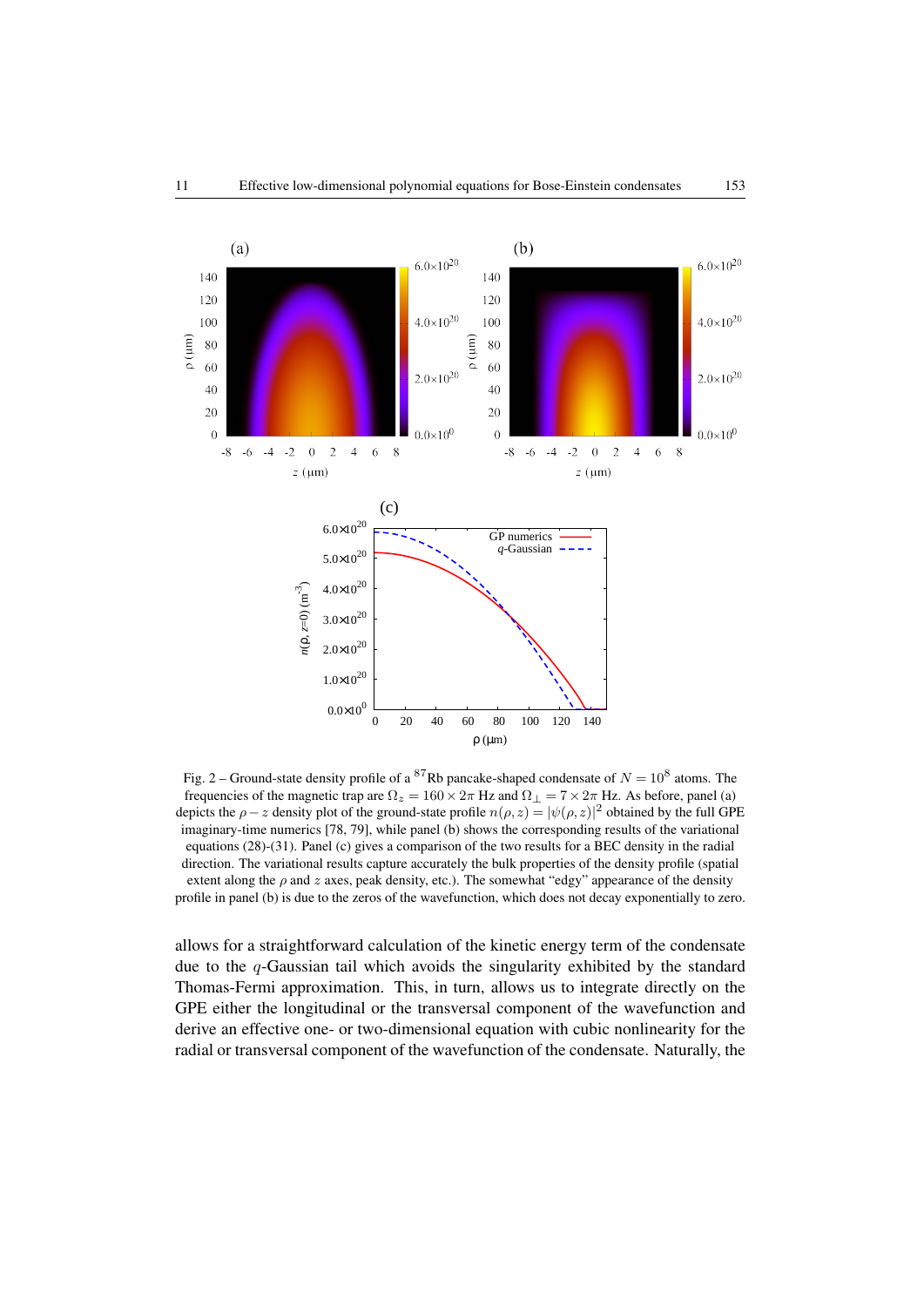ensuing effective equations of low dimensionality are easier to solve numerically and allow for straightforward analytical insight (see, *e.g.*, the discussion on the effectively linear dynamics of collisionally inhomogeneous condensates in Ref. [\[80\]](#page-14-24)).

Detailed calculations which will be reported elsewhere show that for a strongly elongated condensate of high density (*i.e.*, in the  $q \rightarrow -1$  limit) with cylindrical symmetry, the three-dimensional GPE reduces to a one-dimensional GPE with rescaled coefficients, namely

<span id="page-11-0"></span>
$$
i\frac{2}{3}\sqrt{2\pi}w_r\hbar\frac{\partial f}{\partial t} = -\frac{\sqrt{2\pi}w_r\hbar^2}{3m}\frac{\partial^2 f}{\partial z^2} + \frac{2}{15}m\sqrt{2\pi}w_r^3\Omega_{\perp}^2 f + \frac{1}{3}m\sqrt{2\pi}w_r z^2\Omega_z^2 f
$$

$$
+ \frac{4g}{5w_r}\sqrt{\frac{2}{\pi}}|f|^2 f,
$$
(32)

where  $w_r$  is obtained from the numerical solution of equations [\(28\)](#page-8-0)-[\(31\)](#page-8-0). To arrive at equation [\(32\)](#page-11-0) we integrate out the radial component of the wavefunction in equation [\(7\)](#page-3-0) considering that

$$
\psi(\rho, z) = f(z, t)B \left( 1 - \frac{(1 - q_r)\rho^2}{2w_r^2} \right)^{1/(1 - q_r)}, \qquad (33)
$$

where  $B$  is chosen such that the radial component of the wavefunction is normalized to unity and linearize the ensuing equation around  $q_r = -1$ . To determine numerically the value of  $w_r$  we use equations [\(28\)](#page-8-0)-[\(31\)](#page-8-0). Similarly, for a strongly oblate condensate we arrive at

<span id="page-11-1"></span>
$$
i\frac{\sqrt{3}}{4}\pi\sqrt{w_z}\hbar\frac{\partial\phi}{\partial t} = -\frac{\sqrt{3}\pi\sqrt{w_z}\hbar^2}{8m}\nabla_\perp^2\phi + \frac{\sqrt{3}}{8}m\pi\sqrt{w_z}\left(x^2 + y^2\right)\Omega_\perp^2\phi
$$

$$
+\frac{\sqrt{3}}{32}m\pi w_z^{5/2}\Omega_z^2\phi + \frac{9\sqrt{3}g\pi}{64\sqrt{w_z}}|\phi|^2\phi,
$$
(34)

where  $w_z$  is obtained from the numerical solutions of equations [\(28\)](#page-8-0)-[\(31\)](#page-8-0) and we consider a wave wavefunction of the form

$$
\psi(x, y, z) = \phi(x, y, t) A \left( 1 - \frac{(1 - q_z) z^2}{2 w_z^2} \right),
$$
\n(35)

with A such that the transverse component of the wavefunction is normalized to unity.

Unlike the equations discussed in the previous section, equations [\(32\)](#page-11-0) and [\(34\)](#page-11-1) do not capture the interplay between the radial and the transversal modes, but can capture accurately the dynamics of effectively longitudinal or transverse nonlinear waveforms through their rescaled effective nonlinearities, for instance, the collision between two solitons in a cigar-shaped condensate, or the dynamics of vortices in a pancake-shaped condensate (the latter being extremely relevant for the experimental results reported in Ref. [\[76\]](#page-14-20)).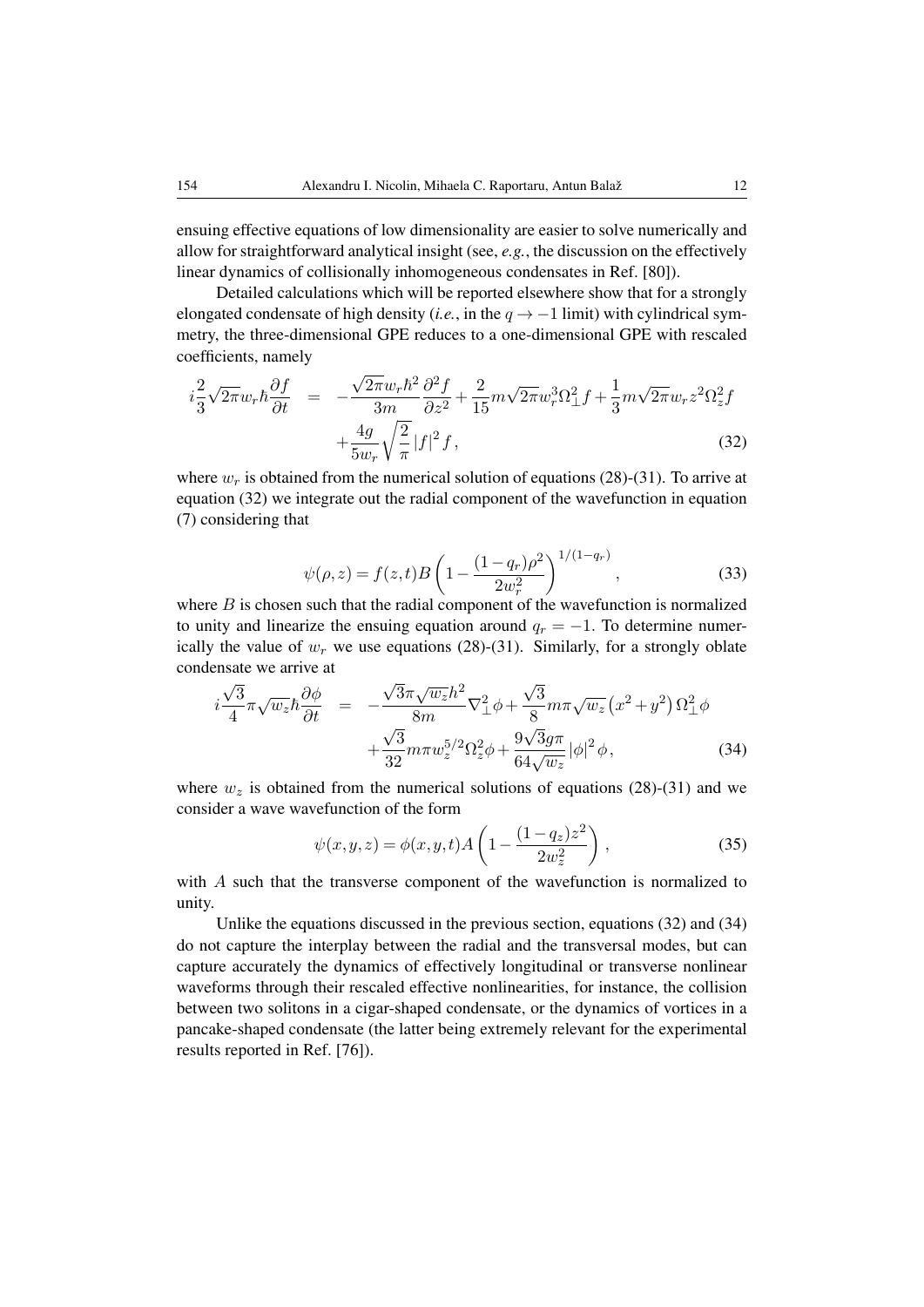#### 5. CONCLUSIONS

The first part of the paper was devoted to an overview of the BEC fundamentals and to a brief survey of the variational methods which allow effective one- and two-dimensional dimensional descriptions of elongated and oblate three-dimensional condensates. We point out that the reduced dimensionality comes at the cost of a non-polynomial structure of the final effective equations, which is detrimental both to the numerical and analytical computations. In the second part of the paper we have shown that under the assumption that the radial (transversal) component of the wavefunction remains in its ground state one can obtain an effective one-dimensional (two-dimensional) polynomial Schrodinger equation for the longitudinal (transver- ¨ sal) dynamics. To this end, we have used a *q*-Gaussian *Ansatz* for the radial (transversal) part of the wavefunction and have considered that the number of atoms is high enough, such that the condensate is well in the Thomas-Fermi regime. Our equations do not capture the interplay between the radial and the transversal modes of the condensate, but can provide a quantitative description of the dynamics of longitudinal nonlinear waveforms in cigar-shaped condensates and that of transversal nonlinear waveforms in pancake-shaped BECs.

*Acknowledgements.* For this work A. I. N. was supported by a grant of the Romanian Ministry of Education, CNCS-UEFISCDI, under project No. PN-II-RU-PD-2012-3-0154, M. C. R. was supported by the Romanian Ministry of Education under project No. PN 09370104/2014, while A. B. was supported by the Ministry of Education, Science, and Technological Development of the Republic of Serbia under projects ON171017 and IBEC, and by DAAD–German Academic and Exchange Service under project IBEC. Numerical simulations were run on the PARADOX supercomputing facility at the Scientific Computing Laboratory of the Institute of Physics Belgrade, supported in part by the Ministry of Education, Science, and Technological Development of the Republic of Serbia under project ON171017.

#### **REFERENCES**

- <span id="page-12-0"></span>1. C. J. Pethick and H. Smith, *Bose-Einstein condensation in dilute gases* (Cambridge University Press, Cambridge, 2008).
- 2. L. P. Pitaevskii and S. Stringari, *Bose-Einstein Condensation* (Clarendon Press, Oxford, 2003).
- <span id="page-12-1"></span>3. J. T. Mendonca and H. Tercas, *Physics of Ultra-Cold Matter. Atomic Clouds, Bose-Einstein Condensates and Rydberg Plasmas* (Springer, New York, 2014).
- <span id="page-12-2"></span>4. F. Dalfovo, S. Giorgini, L. P. Pitaevskii, and S. Stringari, Rev. Mod. Phys. 71, 463 (1999).
- 5. E. A. Cornell and C. E. Wieman, Rev. Mod. Phys. 74, 875 (2002).
- 6. W. Ketterle, Rev. Mod. Phys. 74, 1131 (2002).
- 7. A. L. Legget, Rev. Mod. Phys. 73, 307 (2003).
- 8. V. S. Bagnato, D. J. Frantzeskakis, P. G. Kevrekidis, B. A. Malomed, and D. Mihalache, Rom. Rep. Phys. 67, 5 (2015).
- <span id="page-12-3"></span>9. R. Radha and P. S. Vinayagam, Rom. Rep. Phys. 67, 89 (2015).
- <span id="page-12-4"></span>10. E. P. Gross, Nuovo Cim. 20, 454 (1961).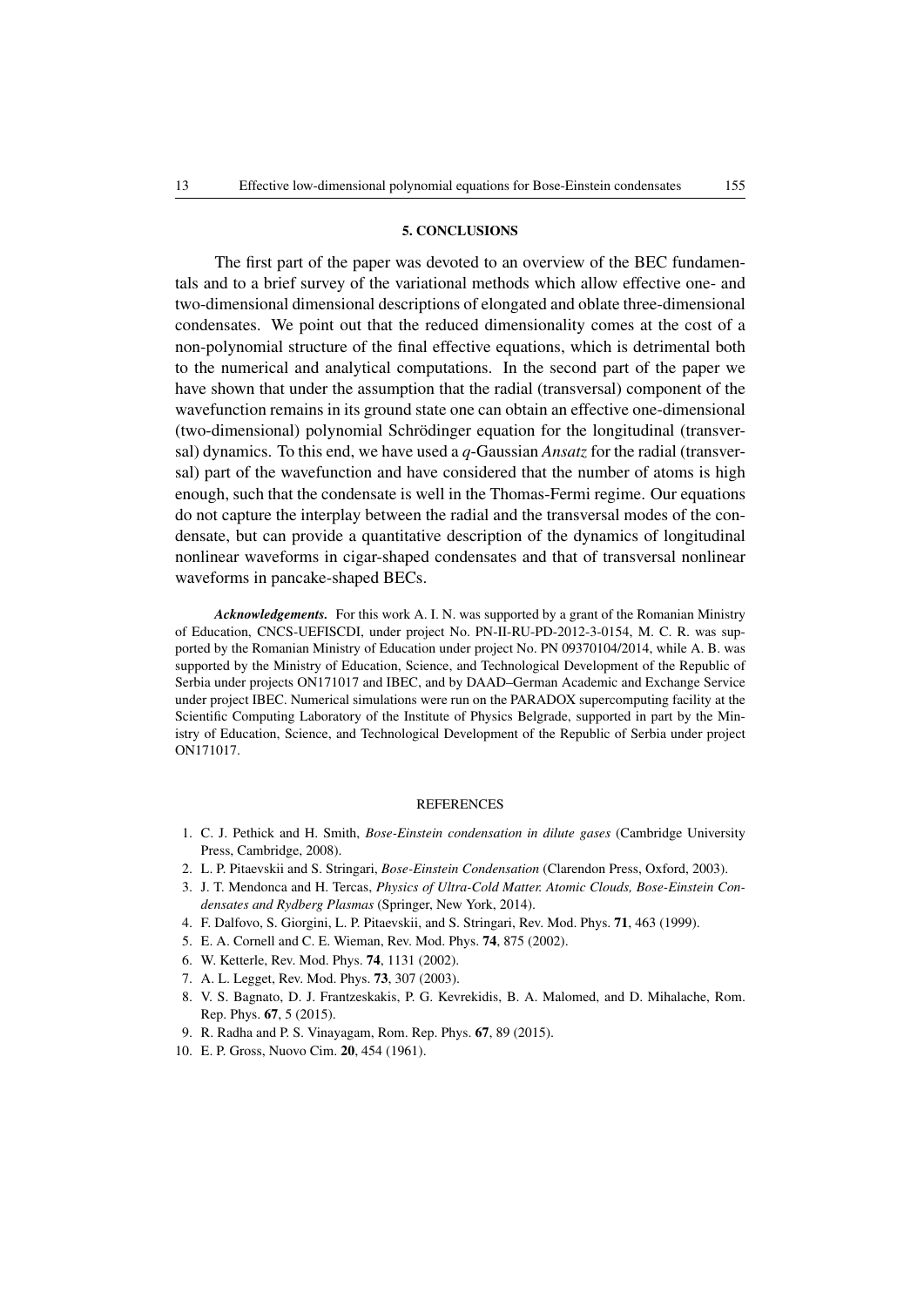- <span id="page-13-0"></span>11. L. P. Pitaevskii, Zh. Eksp. Teor. Fiz. 40, 646 (1961).
- <span id="page-13-1"></span>12. C. Sulem and P.-L. Sulem, *The nonlinear Schrödinger equation* (Springer, New York, 1999).
- <span id="page-13-2"></span>13. P. G. Kevrekidis, D. J. Frantzeskakis, R. Carretero-Gonzalez, and I. G. Kevrekidis, Mod. Phys. ´ Lett. B 18, 1481 (2004).
- 14. F. Kh. Abdullaev, A. Gammal, A. M. Kamchatnov, and L. Tomio, Int. J. Mod. Phys. B 19, 3415  $(2005)$ .
- <span id="page-13-3"></span>15. D. J. Frantzeskakis, J. Phys. A: Math. Theor. 43, 213001 (2010).
- <span id="page-13-4"></span>16. B. A. Malomed, D. Mihalache, F. Wise, and L. Torner, J. Opt. B: Quantum Semiclassical Opt. 7, R53 (2005).
- 17. Y. V. Kartashov, B. A. Malomed, and L. Torner, Rev. Mod. Phys. 83, 247 (2011).
- 18. Z. G. Chen, M. Segev, and D. N. Christodoulides, Rep. Prog. Phys. 75, 086401 (2012).
- 19. D. Mihalache, Rom. J. Phys. 57, 352 (2012).
- <span id="page-13-5"></span>20. D. Mihalache, Rom. J. Phys. 59, 295 (2014).
- <span id="page-13-6"></span>21. L. C. Crasovan, B. A. Malomed, and D. Mihalache, Phys. Rev. E 63, 016605 (2001).
- 22. P. Grelu and N. Akhmediev, Nature Photon. 6, 84 (2012).
- 23. R. J. Li, P. F. Li, and L. Li, Proc. Romanian Acad. A 14, 121 (2013).
- 24. V. Skarka *et al.*, Phys. Rev. A 90, 023845 (2014).
- <span id="page-13-7"></span>25. Y. J. He, B. A. Malomed, and D. Mihalache, Phil. Trans. R. Soc. A 372, 20140017 (2014).
- <span id="page-13-8"></span>26. I. V. Melnikov, D. Mihalache, F. Moldoveanu, and N.-C. Panoiu, Phys. Rev. A 56, 1569 (1997).
- 27. S. V. Sazonov and A. F. Sobolevskii, JETP 96, 1019 (2003).
- 28. S. V. Sazonov, Bull. Russian Acad. Sciences 75, 157 (2011).
- 29. H. Leblond and D. Mihalache, Phys. Rep. 523, 61 (2013).
- 30. H. Leblond, H. Triki, and D. Mihalache, Rom. Rep. Phys. 65, 925 (2013).
- <span id="page-13-9"></span>31. D. J. Frantzeskakis, H. Leblond, and D. Mihalache, Rom. J. Phys. 59, 767 (2014).
- <span id="page-13-10"></span>32. D. R. Solli, C. Ropers, P. Koonath, and B. Jalali, Nature (London) 450, 1054 (2007).
- 33. N. Akhmediev, J. M. Dudley, D. R. Solli, and S. K. Turitsyn, J. Opt. 15, 060201 (2013).
- 34. G. Y. Yang, L. Li, S. T. Jia, and D. Mihalache, Rom. Rep. Phys. 65, 391 (2013).
- <span id="page-13-11"></span>35. G. Y. Yang, L. Li, S. T. Jia, and D. Mihalache, Rom. Rep. Phys. 65, 902 (2013).
- <span id="page-13-12"></span>36. T. D. Grass, F. E. A. dos Santos, and A. Pelster, Phys. Rev. A 84, 013613 (2011).
- 37. M. Mobarak and A. Pelster, Laser Phys. Lett. 10, 115501 (2013).
- 38. T. Wang, X.-F. Zhang, S. Eggert, and A. Pelster, Phys. Rev. A 87, 063615 (2013).
- <span id="page-13-13"></span>39. T. Wang, X.-F. Zhang, F. E. A. dos Santos, S. Eggert, and A. Pelster, Phys. Rev. A 90, 013633  $(2014)$ .
- <span id="page-13-14"></span>40. V. Achilleos, D. J. Frantzeskakis, P. G. Kevrekidis, P. Schmelcher, and J. Stockhofe, Rom. Rep. Phys. 67, 235 (2015).
- <span id="page-13-15"></span>41. V. Achilleos, D. J. Frantzeskakis, and P. G. Kevrekidis, Phys. Rev. A 89, 033636 (2014).
- <span id="page-13-16"></span>42. M. Diver, G. R. M. Robb, and G.-L. Oppo, Phys. Rev. A 89, 033602 (2014).
- 43. E. A. L. Henn, J. A. Seman, G. Roati, K. M. F. Magalhes, and V. S. Bagnato, Phys. Rev. Lett. 103, 045301 (2009).
- 44. V. S. Bagnato *et al.*, *Characteristics and Perspectives of Quantum Turbulence in Atomic Bose-Einstein Condensates*, in *Physics of Quantum Fluids. New Trends and Hot Topics in Atomic and Polariton Condensates*, pp. 301-314, edited by Alberto Bramati and Michele Modugno (Springer, New York, 2013).
- 45. J. A. Seman *et al.*, Journal of Physics: Conference Series 264, 012004 (2011).
- 46. B. Villasenor, R. Zamora-Zamora, D. Bernal, and V. Romero-Rochin, Phys. Rev. A 89, 033611 (2014).